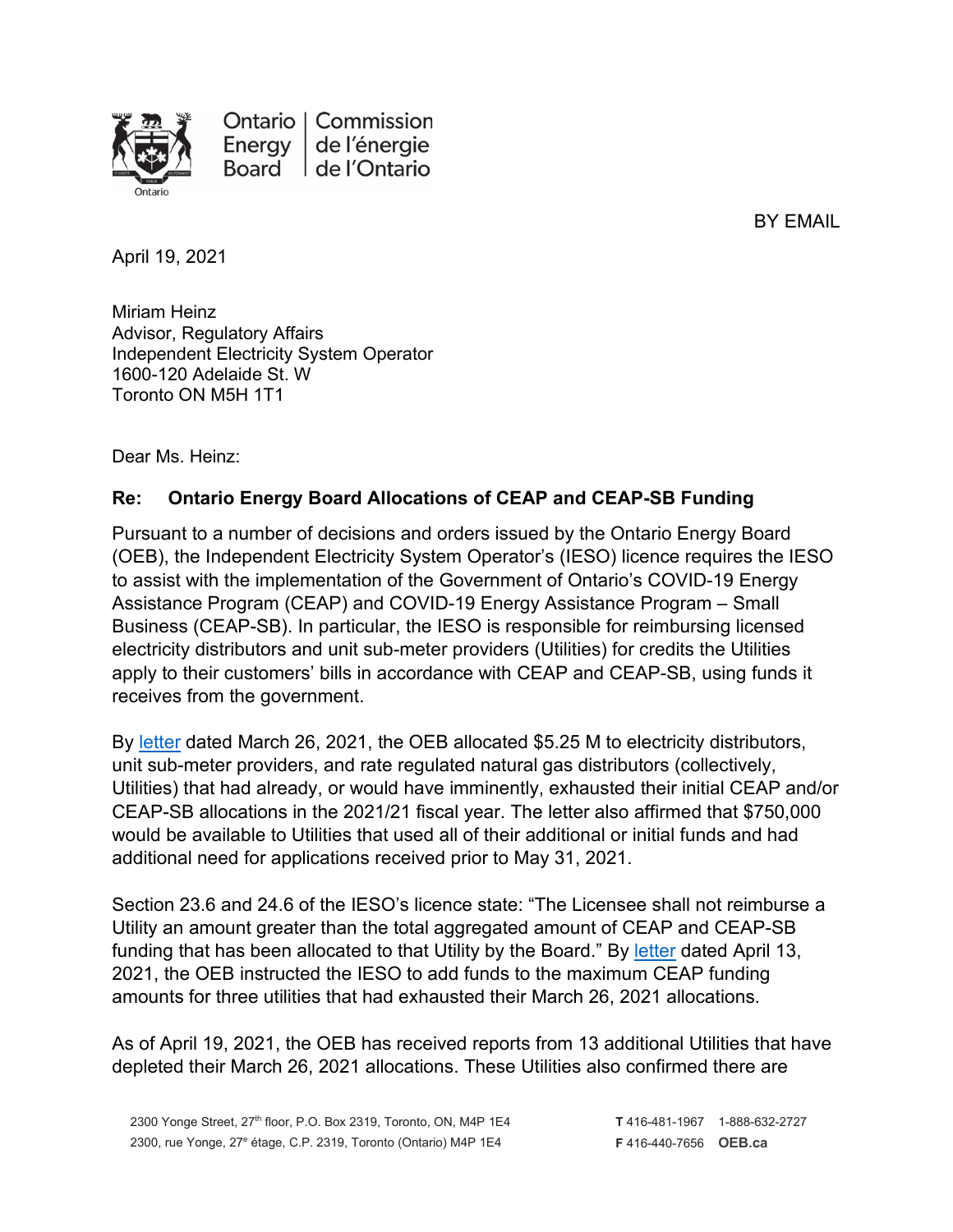additional applications received from customers with overdue amounts that may benefit from the programs and provided the OEB with estimated values required to cover the additional customers. IESO is instructed to add the following amounts to the following Utilities' existing maximum CEAP funding allocations referred to in section 23.6 of the IESO's licence:

| <b>Utility Name</b>                             | <b>Additional Allocation to be Added</b> |
|-------------------------------------------------|------------------------------------------|
| <b>Alectra Utilities Corporation</b>            | \$83,000.00                              |
| Algoma Power Inc.                               | \$3,500.00                               |
| Atikokan Hydro Inc.                             | \$756.52                                 |
| <b>Bluewater Power Distribution Corporation</b> | \$20,000.00                              |
| Canadian Niagara Power Inc.                     | \$3,000.00                               |
| Entegrus Powerlines Inc.                        | \$4,851.74                               |
| <b>ERTH Power Corporation</b>                   | \$9,000.00                               |
| Halton Hills Hydro Inc.                         | \$8,000.00                               |
| <b>Hydro Ottawa Limited</b>                     | \$83,000.00                              |
| Niagara Peninsula Energy Inc.                   | \$10,611.00                              |
| Niagara-on-the-Lake Hydro Inc.                  | \$2,833.98                               |
| Toronto Hydro-Electric System Limited           | \$118,817.70                             |
| Welland Hydro-Electric System Corp.             | \$3,129.06                               |

The additional funding amounts, combined with the previous April  $13<sup>th</sup>$  amounts and an additional allocation to a natural gas distributor, fully allocates the \$750,000. These additional funding amounts shall be made available to the Utilities in advance of the next scheduled IESO reimbursement period. The OEB expects to allocate the 2021/22 CEAP funding shortly.

Any questions relating to this letter should be directed to the OEB's Industry Relations Enquiry e-mail at [IndustryRelations@oeb.ca.](mailto:IndustryRelations@oeb.ca) Please include "CEAP/CEAP-SB Implementation" in the subject line.

Yours truly,

*Original Signed By*

Brian Hewson Vice-President, Consumer Protection & Industry Performance

c:Alectra Utilities Corporation Algoma Power Inc. Atikokan Hydro Inc. Bluewater Power Distribution Corporation